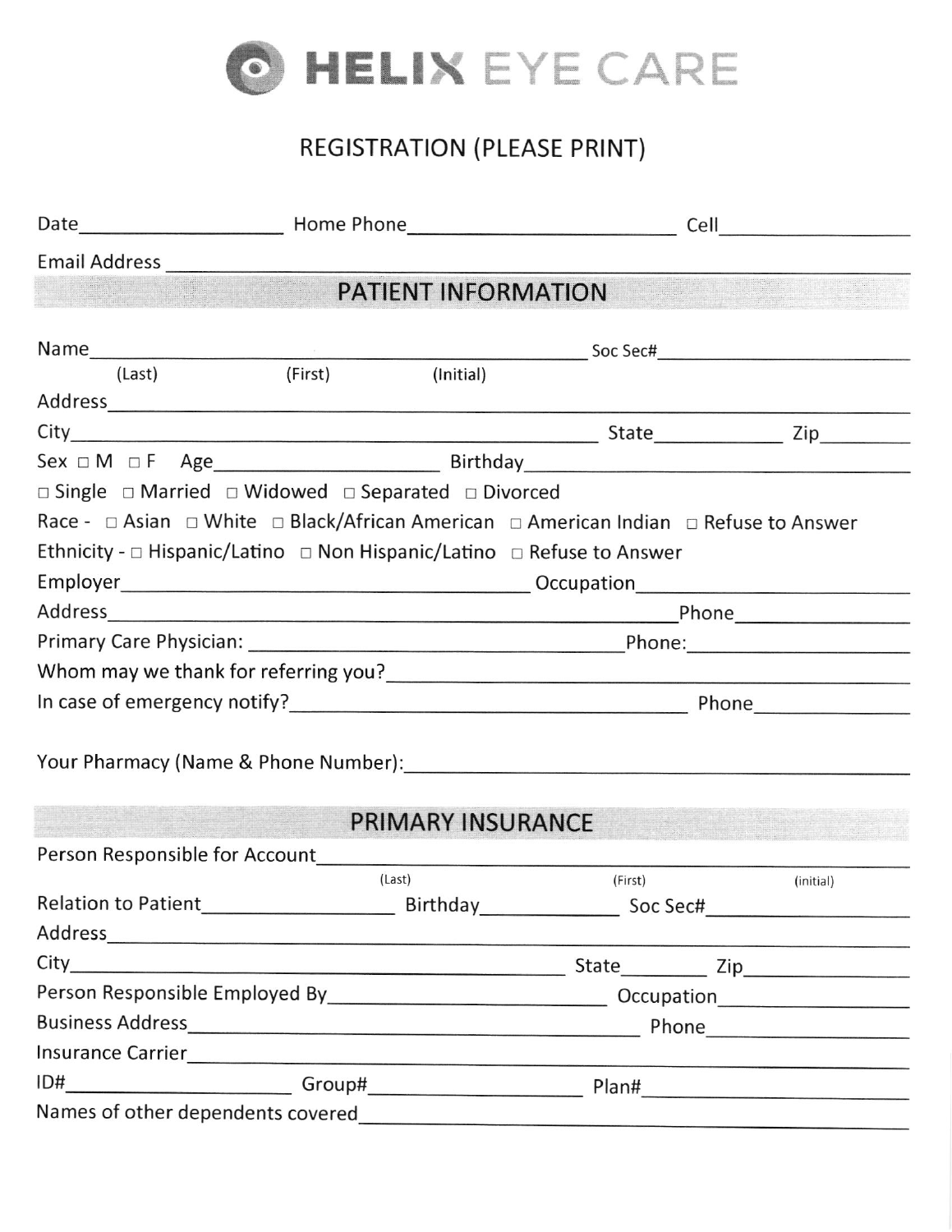

## REGISTRATION CON'T (PLEASE PRINT)

#### ADDITIONAL lNSURANCE

|                                   |  |  | <b>Birthdate</b>   |
|-----------------------------------|--|--|--------------------|
|                                   |  |  |                    |
|                                   |  |  |                    |
|                                   |  |  |                    |
|                                   |  |  | Soc Sec#           |
| ID#                               |  |  | Group# Plan# Plane |
| Names of other dependents covered |  |  |                    |

### ASSIGNMENT AND RELEASE

l, the undersigned certify that I (or my dependent) have insurance coverage with

lnsurance Company(ies)

and assign directly to Dr.\_Wang/Dwarakanathan/Diab/Chiranand/Ittiara\_all insurance benefits, if any, otherwise payable to me for services rendered. I understand that I am financially responsible for all charges whether or not paid by insurance. I understand I will be responsible for all fees incurred including collection and attorney fees and any/all court costs on balances over 90 days. I further agree upon default, to pay interest accruing at a rate of 1.5% (18% annum) on any unpaid balances. I hereby authorize the doctor to release all information necessary to secure the benefits. I authorize the use of this signature on all insurance submissions.

#### NO-SHOW FEE

Failure to cancel at least 24 hours before your scheduled appointment will result in a 525.00 no-show fee. This fee will not be billed to your insurance company and must be paid before your next appointment.

Responsible Party Signature The Relationship Relationship